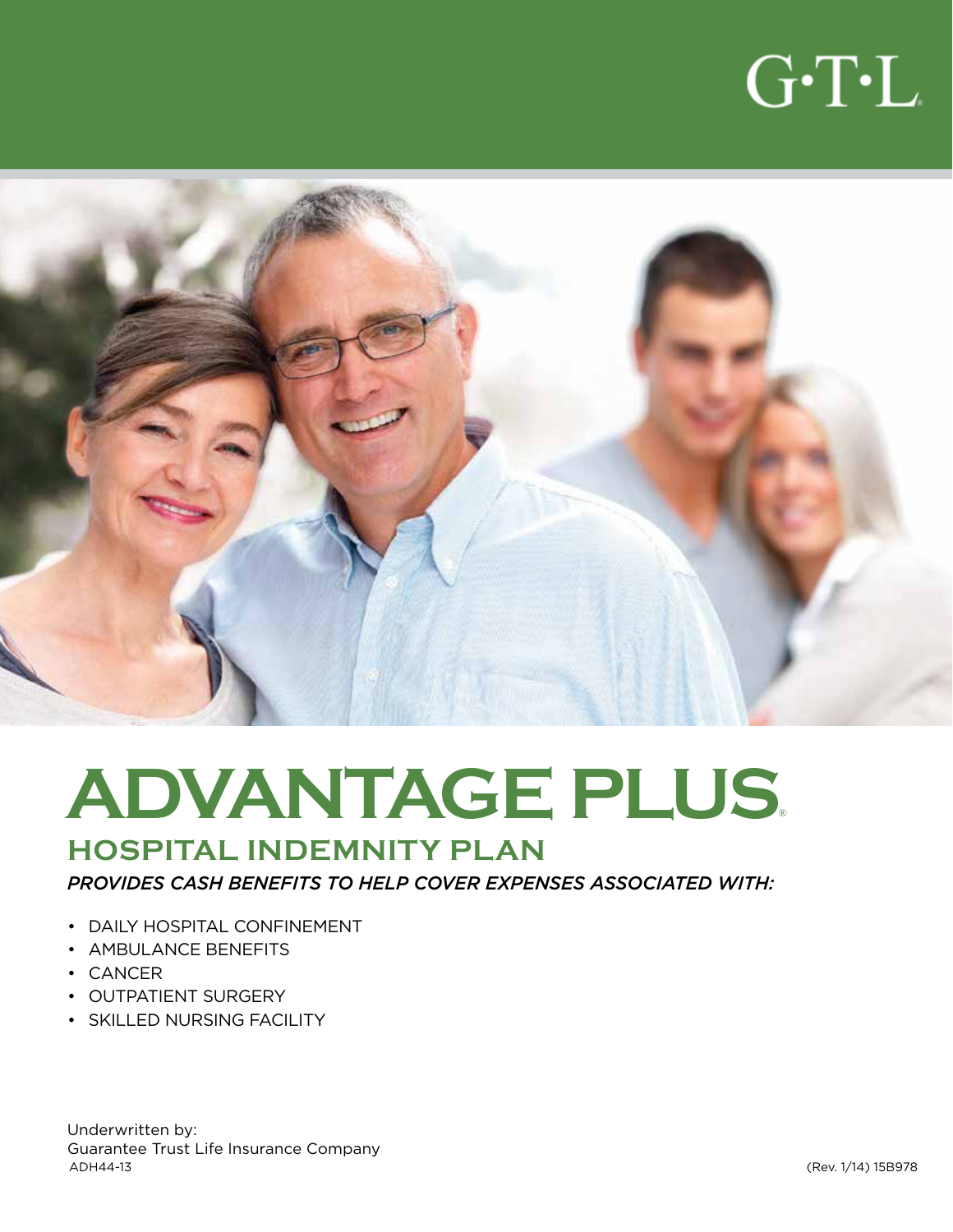## Chances Are, Your Health Insurance Plan Leaves You With Out-Of-Pocket Expenses

*Here's an innovative solution to help cover these costs!*

### **ADVANTAGE PLUS**® **WILL PAY YOU CASH BENEFITS FOR:**

#### *DAILY HOSPITAL CONFINEMENT*

This benefit will pay you a daily benefit amount between \$100 and \$600 per day should you be confined to a hospital. You can also choose either a 10-day or 21-day benefit period which will restore after 60 days of no hospital confinement. Benefits are paid in cash directly to you and are paid in addition to any other insurance you may have.



#### *AMBULANCE BENEFIT RIDER*

This rider will pay a daily \$200 benefit for ambulance service to or from a medical facility up to four times a year and subject to a lifetime maximum of \$2,500. No hospital confinement is required.

#### *LUMP SUM CANCER PLAN*

GTL's CHS Protection Plus Lump Sum Cancer plan will pay you cash benefits of \$5,000, \$10,000, \$15,000 or \$20,000 should you be diagnosed with cancer. In addition, GTL's Recurrence Benefit that's included with your coverage will restore cancer benefits after you have been in a period of remission for at least one (1) full year from a previously diagnosed cancer and for which benefits have been paid under this policy (Policy Series G1130). This plan is subject to a 30 day waiting period.\*

*Definition of Cancer: a malignant tumor which meets the diagnosis criteria of malignancy established by the American Board of Pathology after a study of the histocytologic architecture or pattern of the suspect tumor, tissue or specimen. It is characterized by the uncontrolled growth and spread of malignant cells and the invasion of body tissue by such malignant cells. Cancer includes leukemia and Cancer In Situ. Excluded are Cancers such as: 1) Premalignant tumors or polyps; 2) Skin cancer, except malignant melanoma.*

\**May not be applicable in some states. Please refer to your outline of coverage for exclusions and limitations.*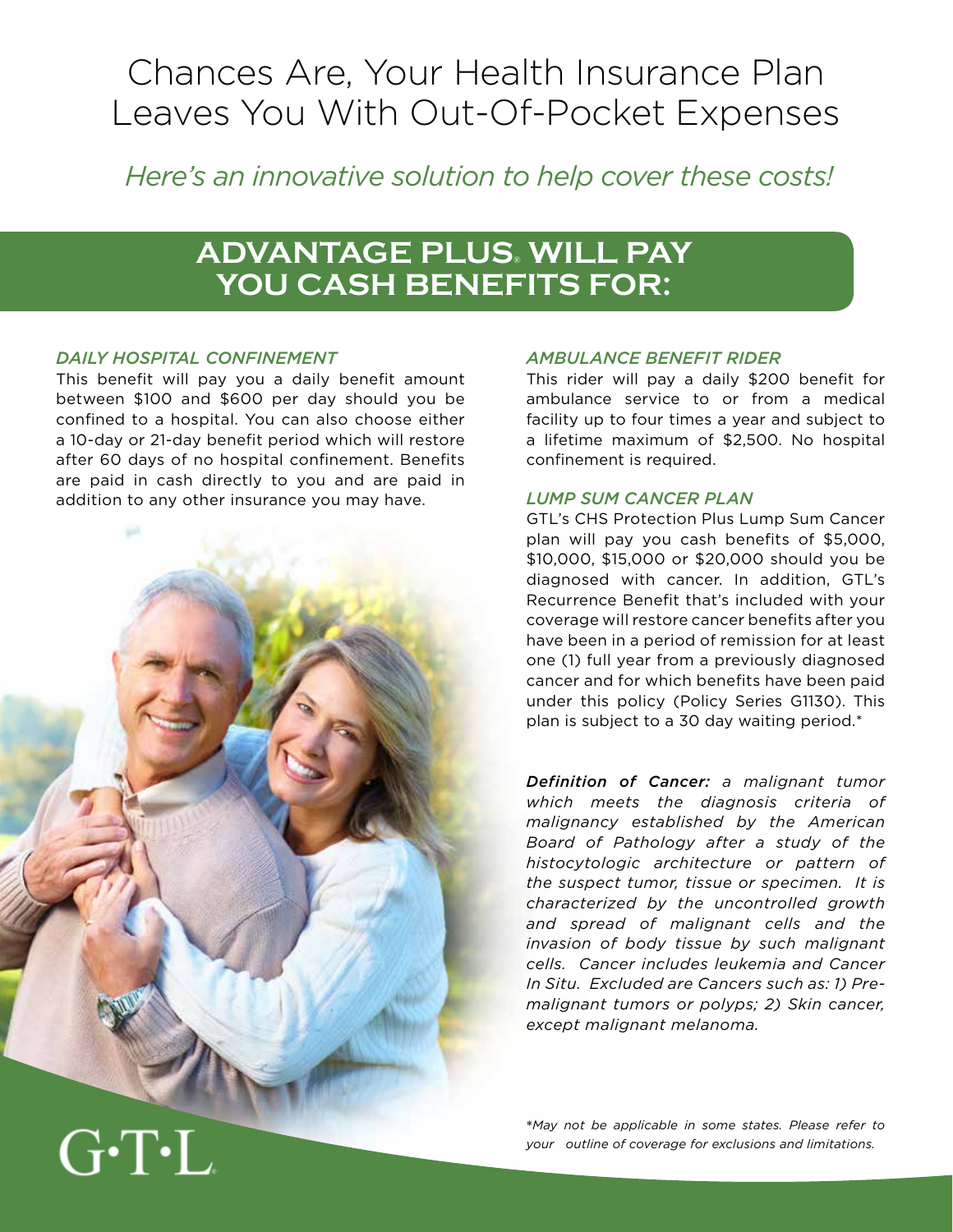#### **ADVANTAGE PLUS**® **MEANS PROTECTION, CHOICE AND PEACE OF MIND.**

Today more than ever, quality health care has become an absolute necessity. Without it, illness could mean financial disaster. But it's a fact that even the best health insurance plans have out-of-pocket expenses such as deductibles, co-payments and coverage limits that can quickly add up.

Should you be confined to a hospital, Advantage Plus can provide you with a cash benefit of up to \$600 per day based on the plan you choose. It can also provide benefits for an ambulance or a skilled nursing facility — all instances where your current health insurance plan

may have deductibles or co-payments.

With GTL's Advantage Plus, you'll have peace of mind knowing that your health insurance co-pays, deductibles and coverage limits won't surprise you after an illness or accident.

#### *SKILLED NURSING FACILITY RIDER*

Your policy will pay \$100, \$150 or \$200 per day from days 1 through 50 if you are confined to a skilled nursing facility. This benefit applies if you are admitted to a skilled nursing facility after having been confined to a hospital for three consecutive days. We will pay benefits as long as confinement occurs within 30 days of hospitalization. This benefit restores after 60 days of no confinement in a hospital or skilled nursing facility.

#### *LUMP SUM HOSPITAL CONFINEMENT RIDER*

Some primary health plans leave you with a lump sum hospital co-pay. A \$250, \$500 or \$750 lump sum benefit can be used to help cover that cost. The benefit is payable once during any period of hospital confinement and restores after 60 days of no hospital confinement.

#### *OUTPATIENT SURGICAL BENEFIT RIDER*

This rider will pay \$250, \$500, \$750 or \$1,000 for a surgical procedure performed in an ambulatory surgical center or outpatient hospital facility. This surgical indemnity is payable no more than two times per year.

#### *ADDITIONAL BENEFITS*

Your policy will also pay \$175 per day for up to seven days if you are confined to an inpatient mental health facility. In addition, the policy will pay you \$150 if you are admitted to a hospital within 24 hours following an emergency room visit due to accident or injury. These benefits are available to you as part of your base policy.



## gtlic.com